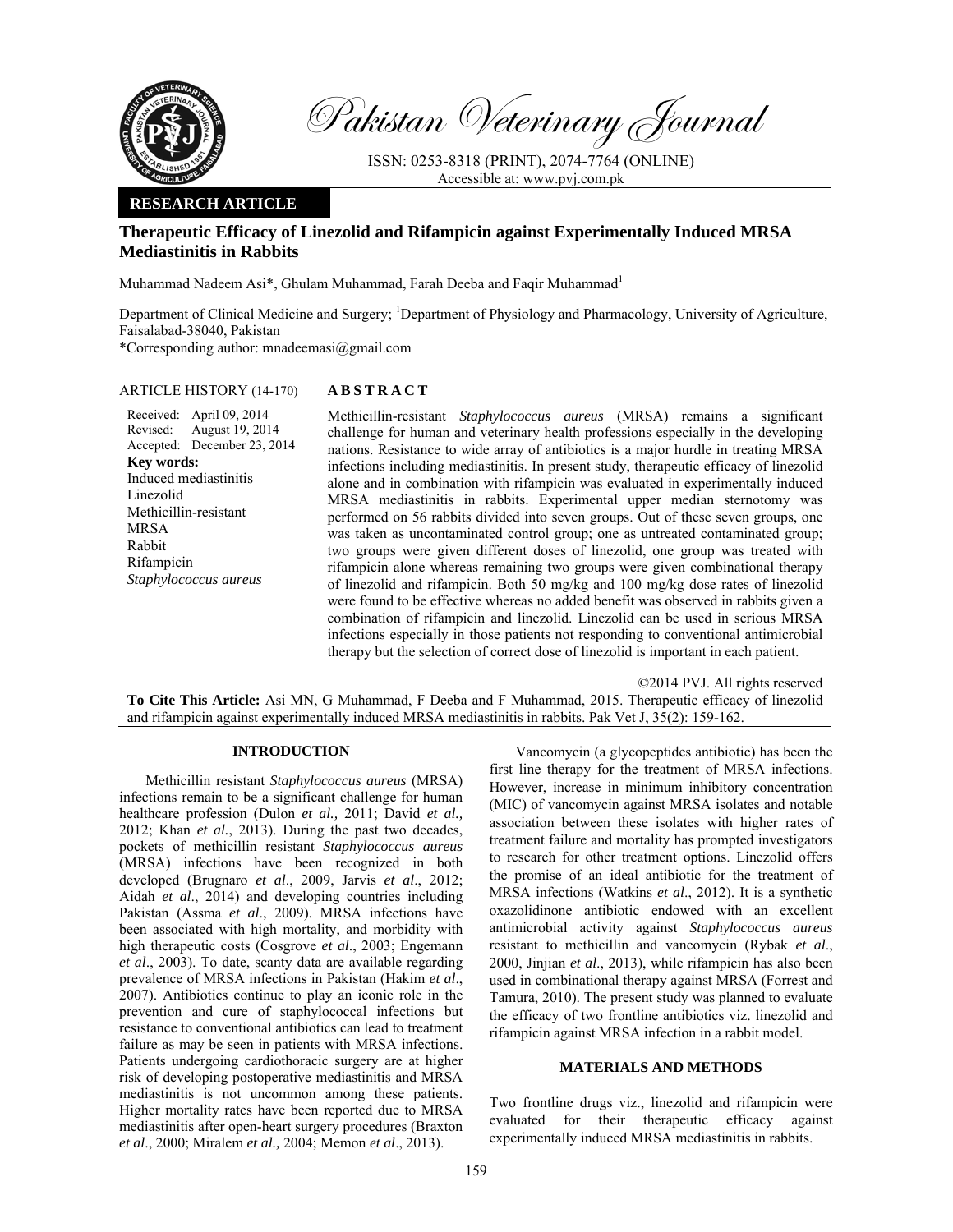**Confirmation of MRSA isolate and susceptibility testing:** The MRSA isolate used in the present was recovered from the human patient with surgical site infection and was confirmed by the composite of Gram staining, catalase reaction (using freshly prepared 3% hydrogen peroxide solution), β hemolysis on blood agar, growth on CHROMagar MRSA (CHROMagar Microbiology, Paris, France), tube coagulase test (using lypholyzed rabbit plasma), clumping factor (bound coagulase), protein A (Staphytect Plus, Oxoid Ltd, Basingstoke, UK) and analytical profile index (api® Staph, bioMériux Sa, France). Further confirmation was based on latex agglutination test (PBP2' test kit; Oxoid Ltd, Basingstoke, UK), resistance to oxacillin on Mueller-Hinton agar plates (by disc diffusion method) and molecular detection of *mecA* gene as per Brown *et al.*  (2005). MIC of the strain was determined by E-test (AB Biodisk, Solna, Sweden) in accordance to Anonymous (2006).

**Experimental rabbits and grouping:** A total of 56 adult male rabbits weighing between 1.5-2 kg were randomly divided into 7 groups viz., A, B, C, D, E, F and G, having 8 rabbits each. The rabbits of each group were housed in separate cages and were provided with water and feed *ad libitum*. Group A and B were regarded as uncontaminated and contaminated untreated controls respectively. The subsequent groups (C, D, E, F and G) were subjected to MRSA contamination in order to induce mediastinitis. Rabbits in group C and D were treated with linezolid  $\omega$ 50 and 100 mg/kg, IV, b.i.d respectively whereas rabbits in group E received rifampicin  $(a)$  40 mg/kg orally b.i.d. Group F and G received a combination therapy (linezolid 50 mg/kg + rifampicin 40 mg/kg) and (linezolid 100 mg/kg + rifampicin 40 mg/kg) twice a day, respectively.

**Experimental contamination of mediastinum with MRSA in rabbits:** Each rabbit was anesthetized with combination of medetomidine  $(Q\ 0.15-0.25 \ mg/kg)$  and ketamine (@ 10-15 mg/kg) intramuscularly as per Meredith and Flecknell (2006). After surgical preparation of cranial thorax of each rabbit, the incision was made over cranio-dorsal area of sternum. Both skin and presternal layers were incised and partial upper median sternotomy was performed without opening the pleural space (Sacar *et al*, 2008). All rabbits (n=48; group B thru  $\hat{G}$ ) received 0.5 ml of 10<sup>8</sup> colony forming units (CFU)/ml of MRSA directly in to the wound (mediastinal and sternal layers). Following inoculation, the skin layers were immediately closed with surgical silk (2-0). All subjects (n=56) were examined twice daily for physical parameters (temperature, pulse rate, respiration rate).

**Evaluation of the infection:** Twelve hour post-therapy, all rabbits (n=48) of groups B-G were euthanized by injecting 120 mg of pentobarbital as per guidelines of Ethics Committee, University of Agriculture, Faisalabad Pakistan. Sternotomy was performed on each rabbit and swabs were obtained from mediastinum. Swabs samples were placed in tubes containing 1 ml of phosphate buffered saline and vortexed for 3 minutes. In order to quantitate MRSA isolates, serial 10-fold dilutions (0.1 ml) of bacterial suspensions were streaked on sheep blood

agar plate, incubated for 37°C for 48 hours. All plates were evaluated for presence of MRSA growth and number of CFUs per plate was counted.

**Statistical analysis:** Data were analyzed with SPSS for windows 17.0. Arithmetic mean±SD of CFU was calculated for quantitative culture results. One way analysis of variance (ANOVA) was used to calculate the difference among the groups. Difference were recorded significant if P<0.05.

## **RESULTS**

The clinical isolate used in the present study was found to be susceptible to linezolid and rifampicin using the microdilution broth method. The minimal inhibitory concentrations (MICs) for both rifampicin and linezolid were found to be 0.01 µg/ml and 2 µg/ml, respectively. All (n=8) rabbits in group B (contaminated, untreated) showed evidence of mediastinitis. All rabbits (n=40) in groups receiving antibiotic therapy, except 4 (group C), 6 (group D), 1 (group E), 5 (group F) and 6 (group G) rabbits showed evidence of mediastinitis. Culture negative rates and mean bacterial counts are shown in Table. The 50 mg/kg dose of linezolid alone or in combination with rifampicin was found effective in comparison with the contaminated untreated group (P>0.05). Quantitative mean bacterial counts were found significantly lower in comparison with contaminated untreated group receiving 50 mg/kg linezolid alone or in combination with rifampicin (group C and F). Gross difference in overall mean bacterial count could be observed in groups receiving 100 mg/kg linezolid alone or in combination with rifampicin (group D and G) in comparison with untreated contaminated group  $(P<0.05)$ . However, in group E where 40 mg/kg rifampicin was used, the results were not as promising as in groups receiving linezolid alone or in combination with rifampicin. On the other hand, in terms of mean bacterial count, no statistically significant difference was found between groups receiving linezolid alone or in combination with rifampicin.

#### **DISCUSSION**

 The aim of the present study was to evaluate the efficacy of linezolid alone or in combination with rifampicin in the treatment of post-sternotomy mediastinitis in experimentally induced infections of MRSA in rabbit model. Moreover, efficacy of rifampicin along with linezolid was also evaluated accordingly. Mediastinitis model were selected in rabbits with experimental induction of MRSA since analogous infections in human are not uncommon and generally need in time aggressive treatment and long-term antimicrobial therapy. In present study authors used both 50 mg/kg and 100 mg/kg doses of linezolid as 25 mg/kg dose has been reported to be ineffective in such infections (Sacar *et al*., 2008). Similarly one report (Oramas-Shirey *et al*., 2001) documented that 25 mg/kg IV dose of linezolid given thrice a day was found to be ineffective in treating *S. aureus* infections. Post-cardiovascular surgery infections are life threatening and add up to post-surgical complications leading to increased rates of morbidity and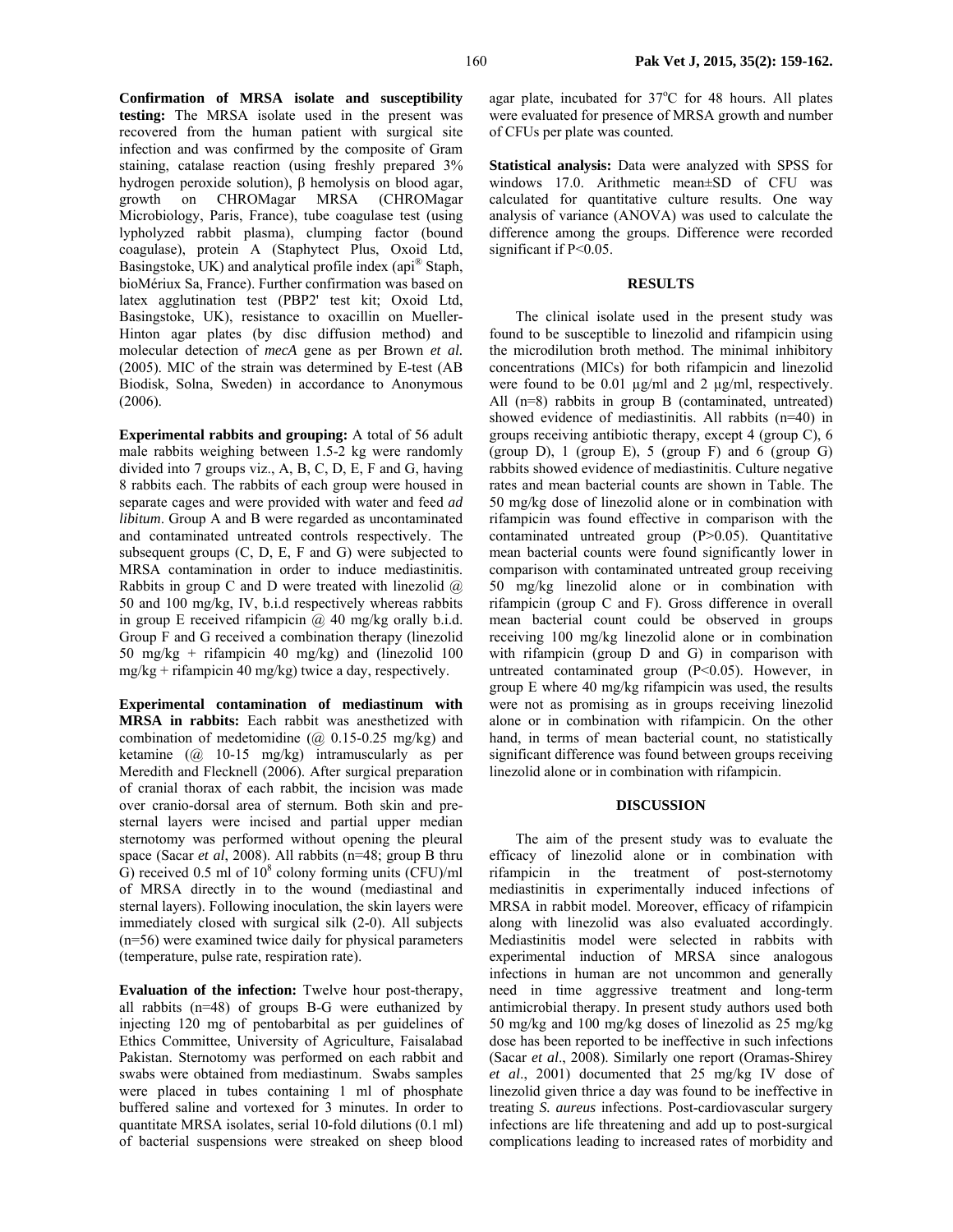**Table: 1:** Outcome of 7-day treatment with linezolid and rifampicin in experimentally induced mediastinitis (MRSA) in rabbits

| Groups                                                                      | Drug and dose                     | No. culture<br>negative/Total | Mean bacterial<br>count' |
|-----------------------------------------------------------------------------|-----------------------------------|-------------------------------|--------------------------|
| Group A (Uncontaminated Control)                                            | No treatment                      | 8/8                           | 0.0                      |
| Group B (Contaminated Control)                                              | No treatment                      | 0/8                           | $7.78 \pm 0.18$          |
| Group C (linezolid @ 50 mg/kg)                                              | Linezolid (50)                    | 4/8                           | $3.14 \pm 0.11$          |
| Group D (linezolid (@100 mg/kg)                                             | Linezolid (100)                   | 6/8                           | $1.22 \pm 0.16$          |
| Group E (rifampicin (@ 40 mg/Kg)                                            | Rifampicin (40)                   | 1/8                           | $7.14 \pm 0.22$          |
| Group F (linezolid $@$ 50 mg/Kg + rifampicin $@$ 40 mg/Kg)                  | Linezolid (50) + Rifampicin (40)  | 5/8                           | $3.01 \pm 0.17$          |
| Group G (linezolid $@$ 100 mg/Kg + rifampicin $@$ 40 mg/Kg)<br>$\mathbf{r}$ | Linezolid (100) + Rifampicin (40) | 6/8                           | $1.16 \pm 1.18$          |

<sup>1</sup>Log 10 CFU/ml±SD; Values in column are significantly different, F=331.584, df=6, P<0.001.

mortality. It has been reported that MRSA infections are often related with worse clinical outcome (Mekontso-Dessap *et al*., 2001). Vancomycin has commonly been used in patients with serious post-cardiovascular surgery MRSA infections. However, since there are number of reports concerning vancomycin resistant MRSA isolates (Sakoulas *et al*., 2007; Van Hal and Fowler, 2013) vancomycin is not widely being used in treating MRSA infections.

In the present study, linezolid both at dose rate of 50 mg/kg and 100 mg/kg was found to be effective as significant (P<0.05) reduction was observed in overall bacterial count in mediastinum. Moreover, combinational therapy using linezolid and rifampicin was found to carry no advantage over use of linezolid alone. Our results are in line with those described by Sacar *et al*. (2008) where they reported that linezolid alone or in combination with rifampicin was effective against MRSA strain without any added benefit of using rifampicin. This study has shown indifference regarding combinational therapy using linezolid and rifampicin versus linezolid alone. This finding in our results is in line with that described by Dailey *et al*. (2003). Linezolid both at 50 mg/kg and 100 mg/kg found to be effective alone and in combination with rifampicin. Nevertheless, there are numerous reports (Diekema and Jones, 2001; Meka *et al*., 2004; Gu *et al*., 2013) of development of resistance against this agent and therefore its use should be restricted only for patients with serious life-threatening infections. Linezolid alone or in combination with rifampicin was found to be effective in treating the experimentally induced MRSA mediastinitis in experimental rabbits. However, adding the rifampicin with linezolid did not show any beneficial response in treating experimentally induced MRSA mediastinitis in experimental rabbit infection model.

**Conclusion:** Linezolid both at 50 and 100 mg/kg dose was found effective in reducing the overall bacterial count in MRSA mediastinitis in experimental rabbits. However, addition of rifampicin did not show any additional benefits thus use of linezolid alone in serious MRSA infections might be more judicious to avoid unnecessary use of rifampicin and also to prevent the development of rapid resistance against rifampicin.

### **REFERENCES**

Aidah N, N Abdullah, E Oskoueian, CC Sieo and WZ Saad, 2014. Membrane-active antibacterial compounds in methanolic extracts of jatropha curcas and their mode of action against *Staphylococcus aureus* S1434 and *Escherichia coli* E216. Int J Agric Biol, 16: 723-730. Anonymous, 2006. 2006. Performance Standards for Antimicrobial Susceptibility Testing; 16th informational supplement M100-S 16 Clinical and Laboratory Standards Institute, (CLSI), Wayne, PA, USA.

- Assma N, Ajmal, M Farzana and A Maleeha, 2009. Nosocomial methicillin-resistant *Staphylococcus aureus* frequency in a tertiary care hospital, Lahore, Pakistan. Biomedica, 25: 97-100.
- Gu B, T Kelesidis, S Tsiodras, J Hindler and RM Humphries, 2012. The emerging problem of linezolid-resistant staphylococcus. J Antimicrob Chemother, 68: 4-11.
- Braxton JH, CA Marrin, PD McGrath, CS Ross, JR Morton, M Norotsky, DC Charlesworth, SJ Lahey, RA Clough and GT O'Connor, 2000. Mediastinitis and long-term survival after coronary artery bypass grafting surgery. Ann Thorac Surg, 70: 2004-2007.
- Brown DF, DI Edwards, PM Hawkey, D Morrison, GL Ridgway and KJ Towner, 2005. Guidelines for the laboratory diagnosis and susceptibility testing of methicillin-resistant *Staphylococcus aureus* (MRSA). J Antimicrob Chemothr, 56: 1000-1018.
- Brugnaro P, U Fedeli, G Pellizzer, D Buonfrate, M Rassu, C Boldrin, SG Parisi, A Grossato, G Palu and P Spolaroe, 2009. Clustering and risk factors of methicillin-resistant *Staphylococcus aureus* carriage in two Italian long-term care facilities. Infection, 37: 216-221.
- Cosgrove SE, G Sakoulas, EN Perencevich, MJ Schwaber, AW Karchmer and Y Carmeli, 2003. Comparison of mortality associated with methicillin-resistant and methicillin-susceptible *Staphylococcus aureus* bacteremia: a meta-analysis. Clin Infect Dis, 36: 53-59.
- Dailey CF, PJ Pagano, LV Buchanan, JA Paquette, JV Haas and JK Gibson, 2003. Efficacy of linezolid plus rifampicin in an experimental model of methicillin-susceptible *Staphylococcus aureus* endocarditis. Antimicrob Agents Chemother, 47: 2655-2658.
- David MZ, S Medvedev, SF Hohmann, B Ewigman and RS Daum, 2012. Increasing burden of methicillin-resistant *Staphylococcus aureus* hospitalizations at US academic medical centers, 2003-2008. Infect Control Hosp Epidemiol, 33: 782-789.
- Diekema DJ, MA Pfaller, FJ Schmitz, J Smayevsky, J Bell, RN Jones and M Beach, 2001. Survey of infections due to *Staphylococcus* species: frequency of occurrence and antimicrobial susceptibility of isolates collected in the United States, Canada, Latin America, Europe, and the Western Pacific region for the SENTRY Antimicrobial Surveillance Program, 1997-1999. Clin Infect Dis, 32: 114-132.
- Dulon M, F Haamann, C Peters, A Schablon and A Nienhaus, 2011. MRSA prevalence in European healthcare settings: a review. BMC Infect Dis, 11: 138.
- Engemann JJ, Y Carmeli, SE Cosgrove, VG Fowler, MZ Bronstein, SL Trivette, JP Briggs, DJ Sexton and KS Kaye, 2003. Adverse clinical and economic outcomes attributable to methicillin resistance among patients with *Staphylococcus aureus* surgical site infection. Clin Infect Dis, 36: 592-598.
- Forrest GN and K Tamura, 2010. Rifampicin combination therapy for nonmycobacterial infections. Clin Micro Rev, 10: 14-34.
- Jinjian FU, YE Xiaohua, CHA Chen and CHASidong, 2013. The efficacy and safety of linezolid and Glycopeptides in the treatment of *Staphylococcus aureus* infections. PLos ONE, 8:1
- Hakim ST, S Arshed, M Iqbal and SG Javaid, 2007. Vancomycin sensitivity of *Staphylococcus aureus* isolates from hospital patients in Karachi, Pakistan. Libyan J Med, 2: 176-179.
- Jarvis WR, AA Jarvis and RY Chinn, 2012. National prevalence of methicillin-resistant *Staphylococcus aureus* in patients at United States health care facilities. Am J Infect Control, 40: 194-200.
- Khan A, R Hussain, MT Javed and F Mahmood, 2013. Molecular analysis of virulent genes (*coa* and *spa*) of *Staphylococcus aureus* involved in natural cases of bovine mastitis. Pak J Agric Sci, 50: 739-743.
- Meka VG, Sk Pillai, G Sakoulas, C Wennersten, L Venkataraman, PC DeGirolami, GM Eliopoulos, RC Moellering and HS Gold, 2004. Linezolid resistance in sequential *Staphylococcus aureus* isolates